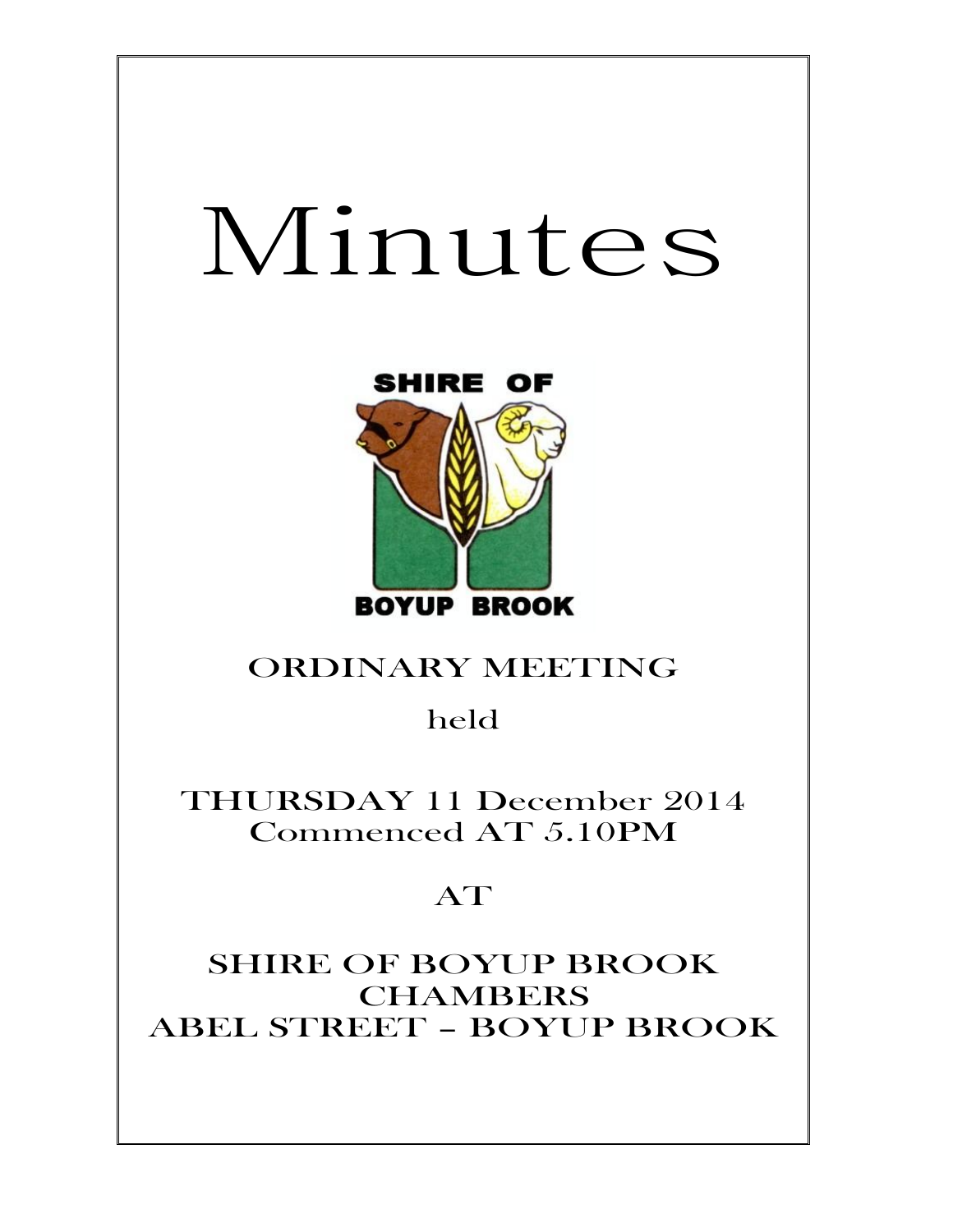## **TABLE OF CONTENTS**

| 1               | RECORD OF ATTENDANCE/APOLOGIES/LEAVE OF ABSENCE PREVIOUSLY                            |  |
|-----------------|---------------------------------------------------------------------------------------|--|
|                 |                                                                                       |  |
|                 |                                                                                       |  |
|                 |                                                                                       |  |
| $\mathbf{2}$    |                                                                                       |  |
| 2.1             |                                                                                       |  |
| 3               |                                                                                       |  |
| 4               |                                                                                       |  |
| 5               |                                                                                       |  |
| 6               |                                                                                       |  |
| $\overline{7}$  |                                                                                       |  |
|                 |                                                                                       |  |
| 8.1             |                                                                                       |  |
|                 |                                                                                       |  |
|                 |                                                                                       |  |
|                 |                                                                                       |  |
|                 |                                                                                       |  |
| 9               |                                                                                       |  |
|                 |                                                                                       |  |
|                 |                                                                                       |  |
| 10              |                                                                                       |  |
| 11              | URGENT BUSINESS BY APPROVAL OF THE PRESIDENT OR A MAJORITY OF COUNCILLORS PRESENT  16 |  |
| 12 <sup>7</sup> |                                                                                       |  |

2  $\}$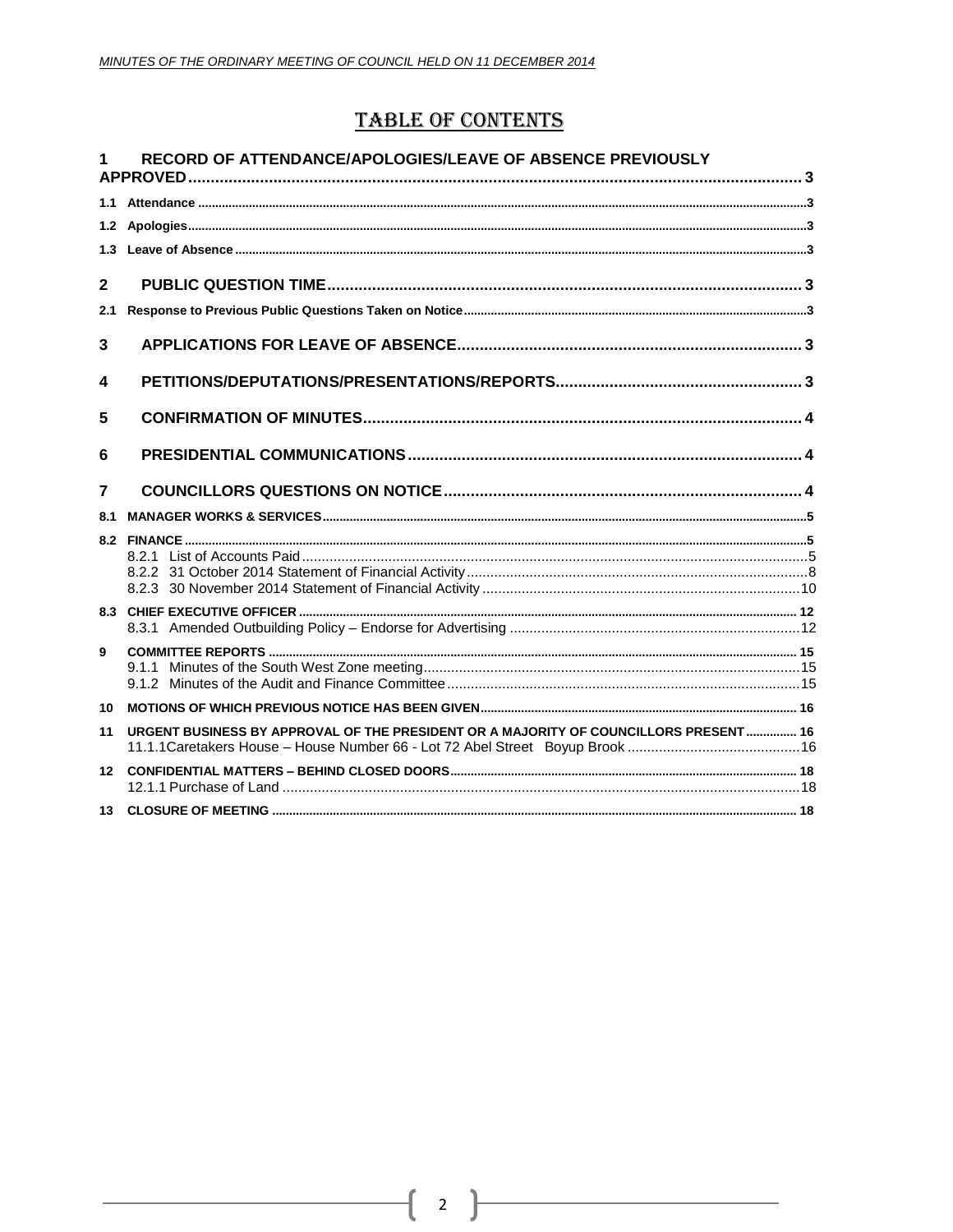### <span id="page-2-0"></span>**1 RECORD OF ATTENDANCE/APOLOGIES/LEAVE OF ABSENCE PREVIOUSLY APPROVED**

#### <span id="page-2-1"></span>**1.1 Attendance**

Cr M Giles – Shire President Cr G Aird – Deputy Shire President Cr N Blackburn Cr J Imrie Cr P Kaltenrieder Cr K Moir Cr B O'Hare Cr T Oversby Cr R Walker

STAFF: Mr Alan Lamb (Chief Executive Officer) Mr Stephen Carstairs (Director Corporate Services) Mr Rob Staniforth-Smith (Director Works & Services) Mrs Maria Lane (Executive Assistant)

PUBLIC: Nil

- <span id="page-2-2"></span>**1.2 Apologies**
- <span id="page-2-3"></span>**1.3 Leave of Absence**
- <span id="page-2-4"></span>**2 PUBLIC QUESTION TIME**

#### <span id="page-2-5"></span>**2.1 Response to Previous Public Questions Taken on Notice**

# <span id="page-2-6"></span>**3 APPLICATIONS FOR LEAVE OF ABSENCE**

Nil

### <span id="page-2-7"></span>**4 PETITIONS/DEPUTATIONS/PRESENTATIONS/REPORTS**

Cr Aird attended the Community Christmas Party on 5<sup>th</sup> December 2014.

Cr Imrie attended the Community Christmas Party on 5<sup>th</sup> December 2014.

Cr O'Hare attended the Annual Awards Committee meeting held on 4<sup>th</sup> December 2014 and attended the Community Christmas Party.

3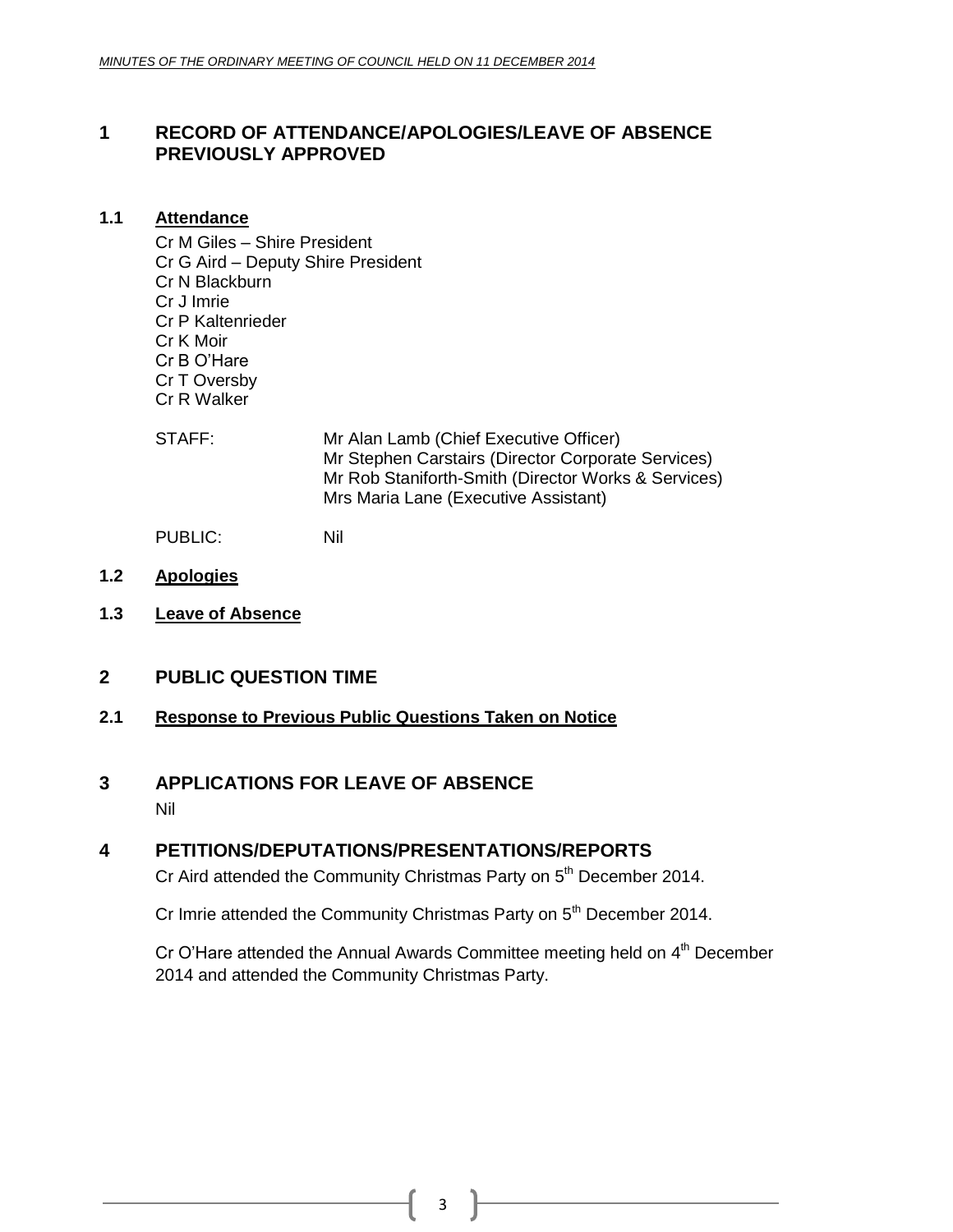#### <span id="page-3-0"></span>**5 CONFIRMATION OF MINUTES**

#### **5.1 Ordinary Meeting of Council - Thursday 20 November 2014**

#### **COUNCIL DECISION & OFFICER RECOMMENDATION**

**MOVED: Cr Kaltenrieder SECONDED: Cr Imrie**

**That the minutes of the Ordinary Meeting of Council held on Thursday 20 November 2014 be confirmed as an accurate record.**

**CARRIED 9/0 Res 142/14**

<span id="page-3-1"></span>**6 PRESIDENTIAL COMMUNICATIONS**

Cr Giles thanked Cr Aird for helping out with the Community Christmas Party.

Cr Giles attended the South West Zone meeting on 21st November 2014 at the Shire of Donnybrook.

Cr Giles attended the Local Emergency Management Advisory Committee meeting on 9<sup>th</sup> December 2014.

## <span id="page-3-2"></span>**7 COUNCILLORS QUESTIONS ON NOTICE**

Nil

4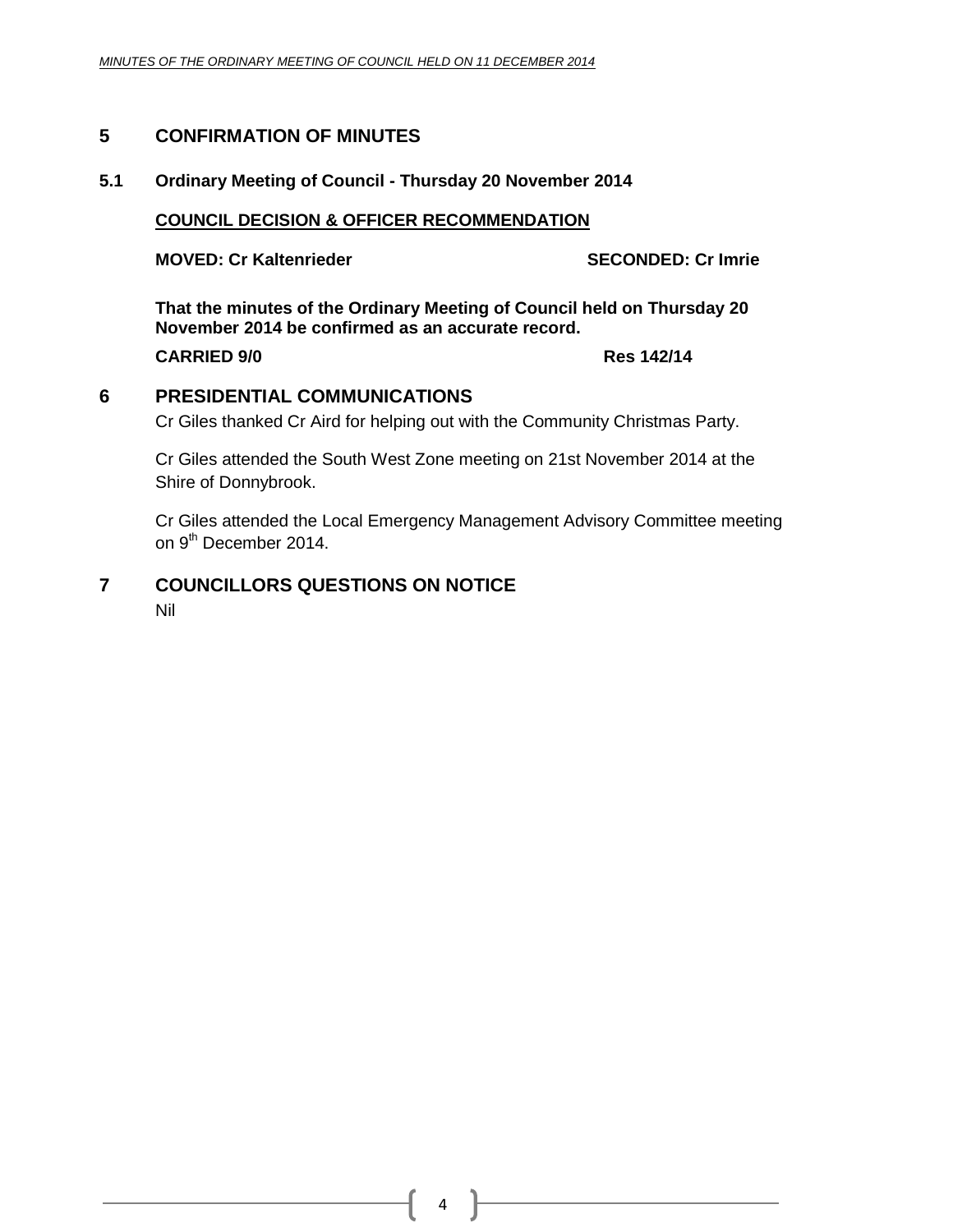#### <span id="page-4-0"></span>**8 REPORTS OF OFFICERS**

# **8.1 MANAGER WORKS & SERVICES**

<span id="page-4-1"></span>Nil

#### **8.2 FINANCE**

#### <span id="page-4-2"></span>**8.2.1 List of Accounts Paid**

| Location:                       | Not applicable                                               |  |
|---------------------------------|--------------------------------------------------------------|--|
| <b>Applicant:</b>               | Not applicable                                               |  |
| <b>File:</b>                    | FM/1/002                                                     |  |
| Disclosure of Officer Interest: | None                                                         |  |
| Date:                           | 05 December 2014                                             |  |
| Author:                         | Stephen Carstairs –<br>Director<br><b>Corporate Services</b> |  |
| <b>Authorizing Officer:</b>     | Alan Lamb - Chief Executive Officer                          |  |
| <b>Attachments:</b>             | Yes – List of Accounts Paid                                  |  |
|                                 |                                                              |  |

#### **SUMMARY**

In accordance with the Local Government (Financial Management) Regulations the list of accounts paid in November 2014 is presented to Council.

#### **BACKGROUND**

Invoices received for the supply of goods and services, salaries and wages and the like have been paid during the period.

#### **COMMENT**

The attached listing represents accounts paid by cheque and by electronic means during the period 1 November to 30 November 2014.

#### **CONSULTATION**

Nil

#### **STATUTORY OBLIGATIONS**

Local Government (Financial Management) Regulations 1996, Regulations 12 and 13 apply and are as follows:

12. Payments from municipal fund or trust fund

*(1) A payment may only be made from the municipal fund or the trust fund —*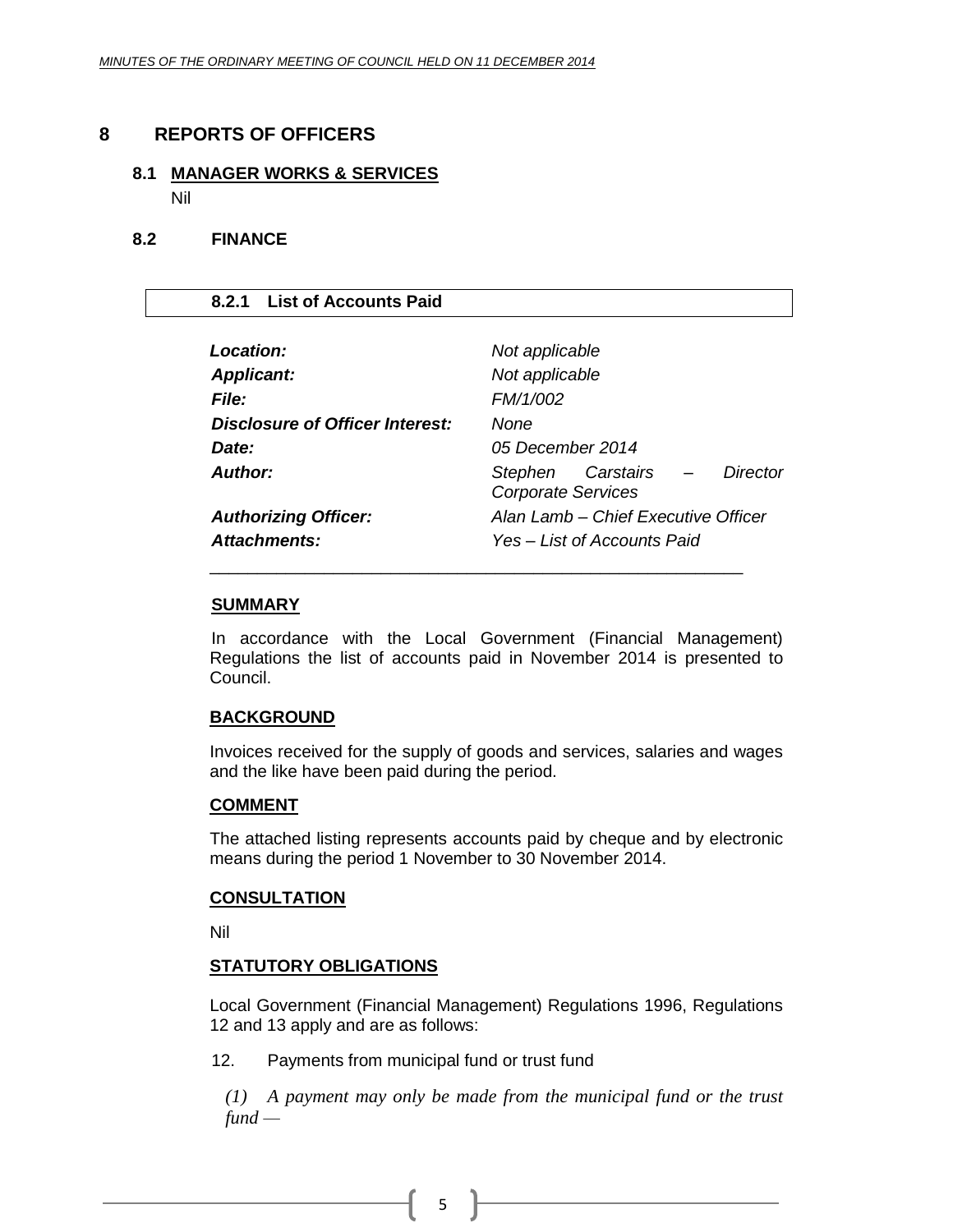*(a) if the local government has delegated to the CEO the exercise of its power to make payments from those funds — by the CEO; or*

*(b) otherwise, if the payment is authorised in advance by a resolution of the council.*

 *(2) The council must not authorise a payment from those funds until a list prepared under regulation 13(2) containing details of the accounts to be paid has been presented to the council.*

#### *13. Lists of accounts*

- *(1) If the local government has delegated to the CEO the exercise of its power to make payments from the municipal fund or the trust fund, a list of accounts paid by the CEO is to be prepared each month showing for each account paid since the last such list was prepared —*
- *(a) the payee's name;*
- *(b) the amount of the payment;*
- *(c) the date of the payment; and*
- *(d) sufficient information to identify the transaction.*
- *(2) A list of accounts for approval to be paid is to be prepared each month showing —*

*(a) for each account which requires council authorisation in that month —*

- *(i) the payee's name;*
- *(ii) the amount of the payment; and*
- *(iii) sufficient information to identify the transaction; and*

*(b) the date of the meeting of the council to which the list is to be presented.*

*(3) A list prepared under sub regulation (1) or (2) is to be —*

*(a) presented to the council at the next ordinary meeting of the council after the list is prepared; and*

*(b) recorded in the minutes of that meeting.*

#### **POLICY IMPLICATIONS**

Council's *Authority to Make Payments Policy* has application.

#### **BUDGET/FINANCIAL IMPLICATIONS**

Account payments are in accordance with the adopted budget for 2014-15 or authorised by separate resolution.

#### **STRATEGIC IMPLICATIONS**

Nil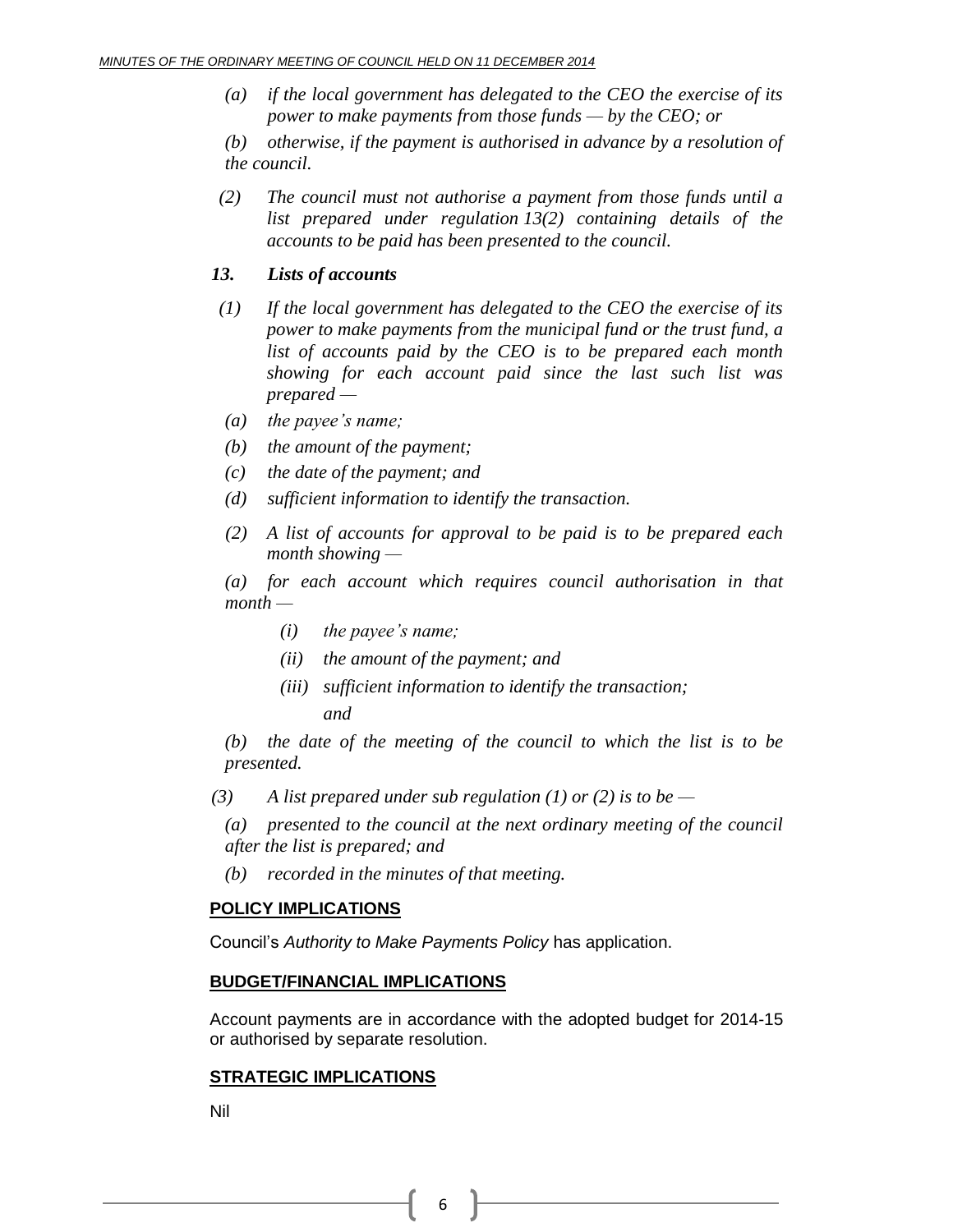#### **VOTING REQUIREMENTS**

Simple Majority

#### **COUNCIL DECISION & OFFICER RECOMMENDATION – Item 8.2.1**

**MOVED: Cr Moir SECONDED: Cr O'Hare**

**That at its December 2014 ordinary meeting Council receive as presented the list of accounts paid in November 2014, and totalling \$850,880.58 and as represented by: cheque voucher numbers 19671- 19692 totalling \$82,183.73; and accounts paid by direct electronic payments through the Municipal Account totalling \$768,696.85.**

**CARRIED 9/0 Res 143/14**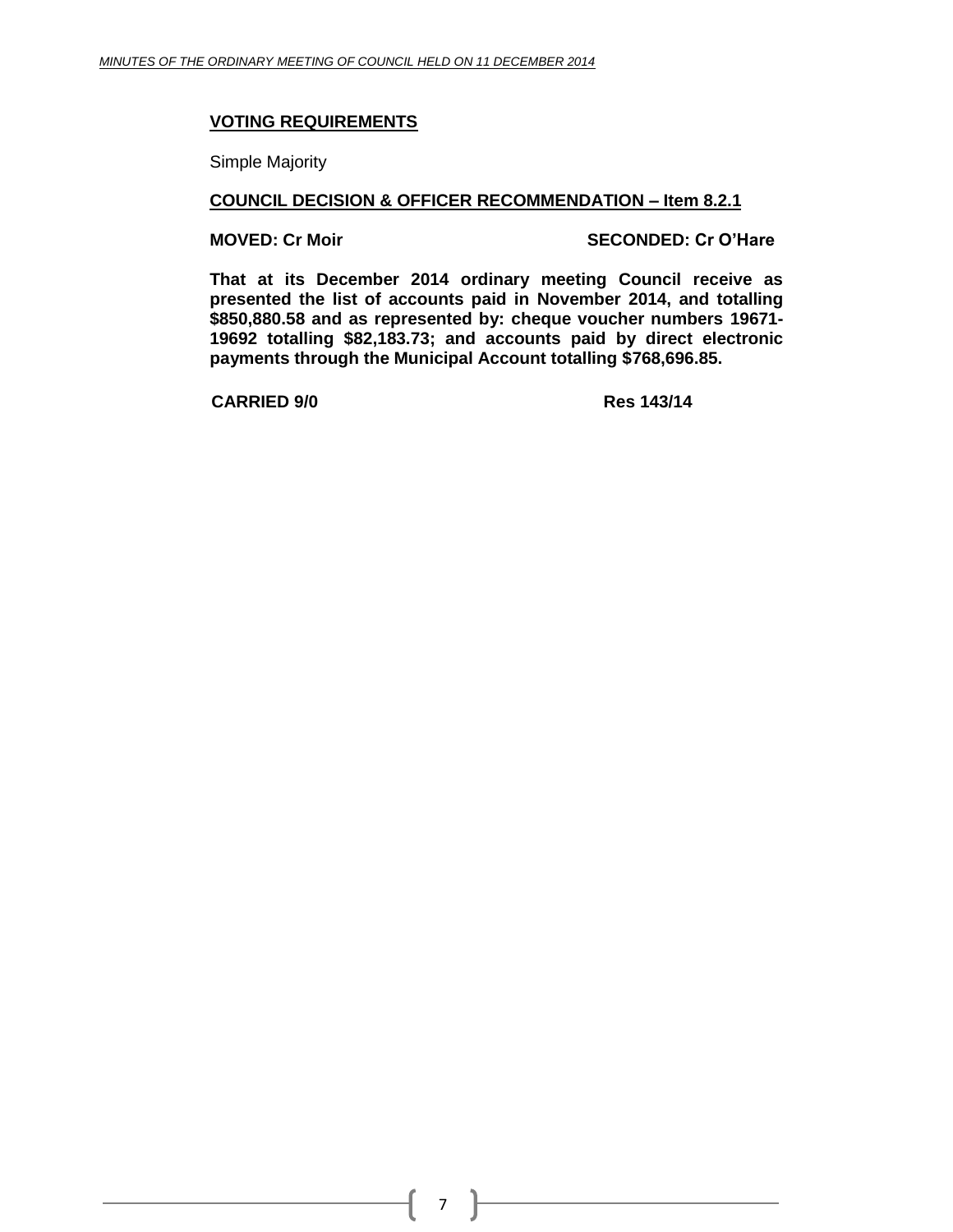#### <span id="page-7-0"></span>**8.2.2 31 October 2014 Statement of Financial Activity**

| Location:<br><b>Applicant:</b>  | Not applicable<br>Not applicable                             |  |
|---------------------------------|--------------------------------------------------------------|--|
| <b>File:</b>                    | FM/10/003                                                    |  |
| Disclosure of Officer Interest: | <b>None</b>                                                  |  |
| Date:                           | 05 December 2014                                             |  |
| Author:                         | Stephen Carstairs - Director<br>Corporate<br><b>Services</b> |  |
| <b>Authorizing Officer:</b>     | Alan Lamb – Chief Executive Officer                          |  |
| Attachments:                    | Yes - Financial Reports                                      |  |

#### **SUMMARY**

This report recommends that Council receive the Statement of Financial Activities and Net Current Assets for the month ended 31 October 2014.

*\_\_\_\_\_\_\_\_\_\_\_\_\_\_\_\_\_\_\_\_\_\_\_\_\_\_\_\_\_\_\_\_\_\_\_\_\_\_\_\_\_\_\_\_\_\_\_\_\_\_\_\_\_\_\_\_\_\_\_\_\_\_\_\_\_\_*

#### **BACKGROUND**

Section 6.4 of the Local Government Act 1995 places financial reporting obligations on local government operations.

Regulation 34.(1)–(4) of the Local Government (Financial Management) Regulations 1996 requires the local government to prepare a *Statement of Financial Activity*.

The regulations also prescribe the content of the reports, and that details of items of Material Variances shall also listed.

#### **COMMENT**

It is a statutory requirement that the statement of financial activity be prepared each month (Regulation 34.(1A)), and that it be presented at an ordinary meeting of the Council within 2 months after the end of the month to which the statement relates (Regulation 34.(4)(a)).

Due to time constraints, presentation of the shire's 31 October 2014 statement of financial activity was deferred to the December 2014 ordinary meeting of Council.

#### **CONSULTATION**

Alan Lamb – Chief Executive Officer

#### **STATUTORY OBLIGATIONS**

Local Government (Financial Management) Regulations 1996, Regulation 34.(1A)

8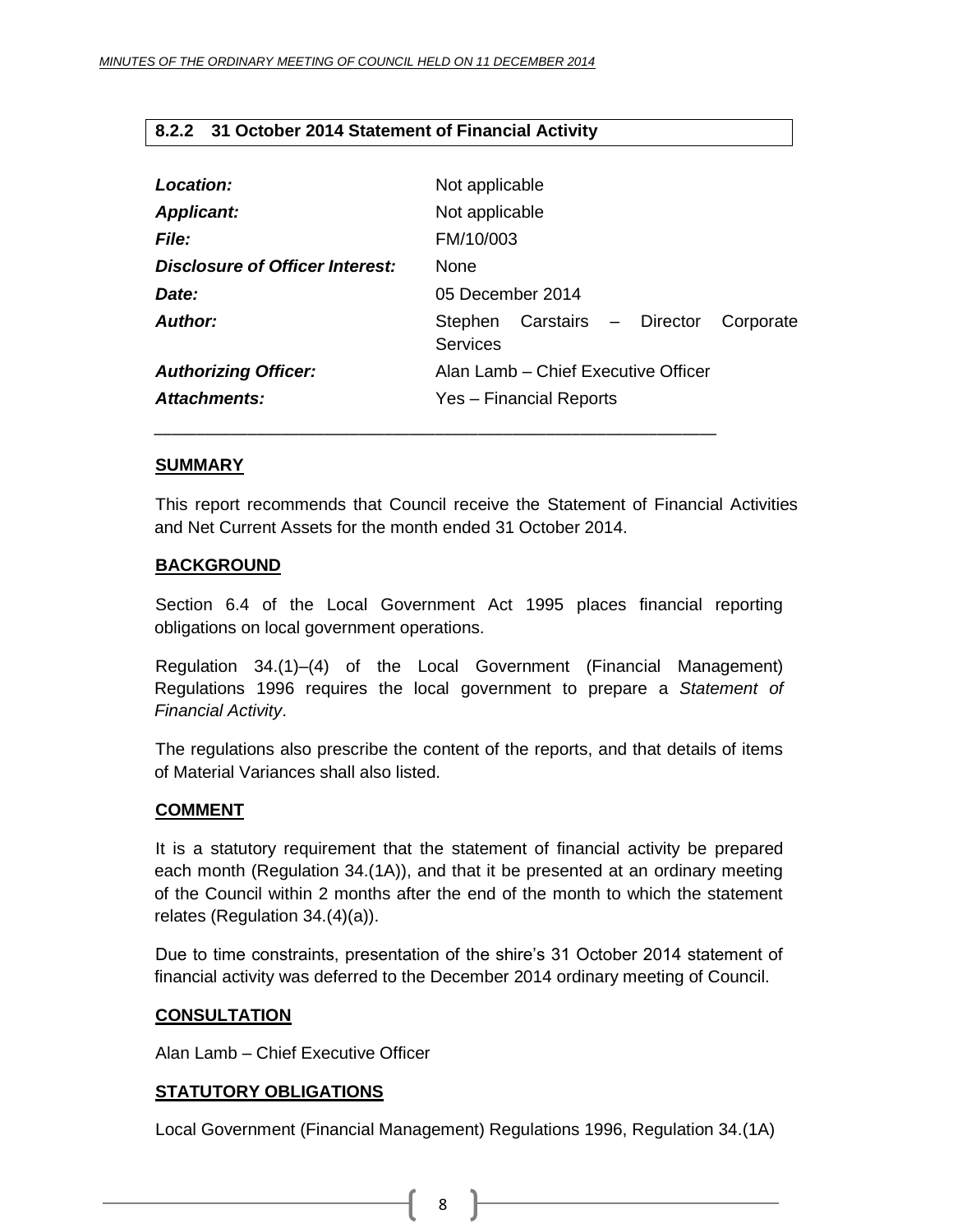Local Government (Financial Management) Regulations 1996, Regulation 34.(4)(a)

#### **POLICY IMPLICATIONS**

Nil

#### **BUDGET/FINANCIAL IMPLICATIONS**

As presented in the attached reports.

#### **STRATEGIC IMPLICATIONS**

Nil

#### **VOTING REQUIREMENTS**

Simple Majority

#### **COUNCIL DECISION & OFFICER RECOMMENDATION – Item 8.2.2**

**MOVED: Cr Blackburn SECONDED: Cr Oversby**

- **1. That the 31 October 2014 Statement of Financial Activity and Statement of Net Current Assets as presented, be received.**
- **2. That amounts listed as material variances be authorized.**

**CARRIED 9/0 Res 144/14**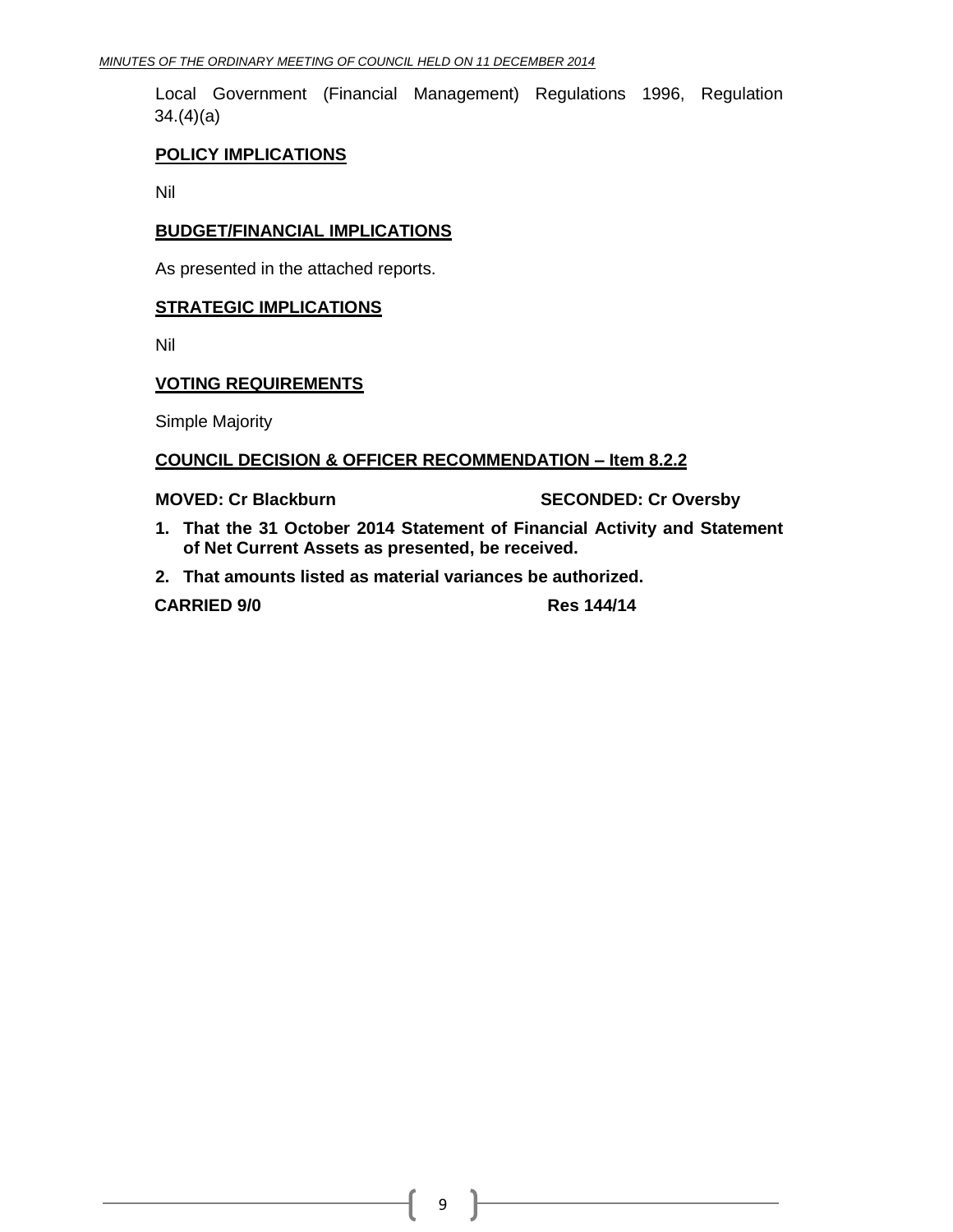#### <span id="page-9-0"></span>**8.2.3 30 November 2014 Statement of Financial Activity**

| Location:                       | Not applicable                                     |
|---------------------------------|----------------------------------------------------|
| <b>Applicant:</b>               | Not applicable                                     |
| <b>File:</b>                    | FM/10/003                                          |
| Disclosure of Officer Interest: | <b>None</b>                                        |
| Date:                           | 05 December 2014                                   |
| Author:                         | Stephen Carstairs - Director Corporate<br>Services |
| <b>Authorizing Officer:</b>     | Alan Lamb - Chief Executive Officer                |
| Attachments:                    | Yes - Financial Reports                            |

#### **SUMMARY**

This report recommends that Council receive the Statement of Financial Activities and Net Current Assets for the month ended 30 November 2014.

*\_\_\_\_\_\_\_\_\_\_\_\_\_\_\_\_\_\_\_\_\_\_\_\_\_\_\_\_\_\_\_\_\_\_\_\_\_\_\_\_\_\_\_\_\_\_\_\_\_\_\_\_\_\_\_\_\_\_\_\_\_\_\_\_\_\_\_\_\_\_\_\_\_*

#### **BACKGROUND**

Section 6.4 of the Local Government Act 1995 places financial reporting obligations on local government operations.

Regulation 34.(1)–(4) of the Local Government (Financial Management) Regulations 1996 requires the local government to prepare a *Statement of Financial Activity*.

The regulations also prescribe the content of the reports, and that details of items of Material Variances shall also listed.

#### **COMMENT**

It is a statutory requirement that the statement of financial activity be prepared each month (Regulation 34.(1A)), and that it be presented at an ordinary meeting of the Council within 2 months after the end of the month to which the statement relates (Regulation 34.(4)(a)).

#### **CONSULTATION**

Alan Lamb – Chief Executive Officer

#### **STATUTORY OBLIGATIONS**

Local Government (Financial Management) Regulations 1996, Regulation 34.(1A)

Local Government (Financial Management) Regulations 1996, Regulation 34.(4)(a)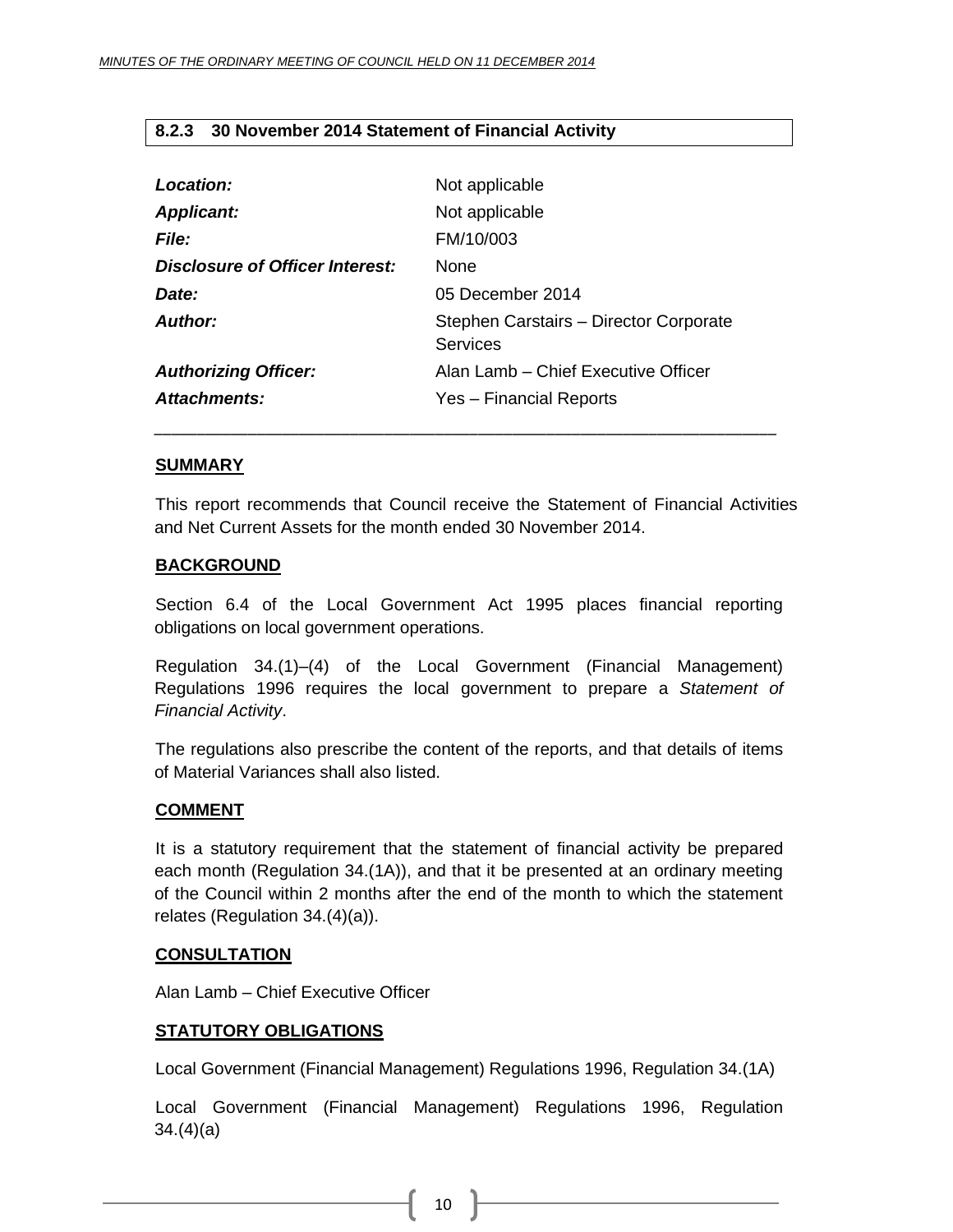#### **POLICY IMPLICATIONS**

Nil

#### **BUDGET/FINANCIAL IMPLICATIONS**

As presented in the attached reports.

#### **STRATEGIC IMPLICATIONS**

Nil

#### **VOTING REQUIREMENTS**

Simple Majority

#### **COUNCIL DECISION & OFFICER RECOMMENDATION – Item 8.2.3**

**MOVED: Cr Imire SECONDED: Cr Moir**

- **1. That the 30 November 2014 Statement of Financial Activity and Statement of Net Current Assets as presented , be received.**
- **2. That amounts listed as material variances be authorized.**

**CARRIED 9/0 Res 145/14**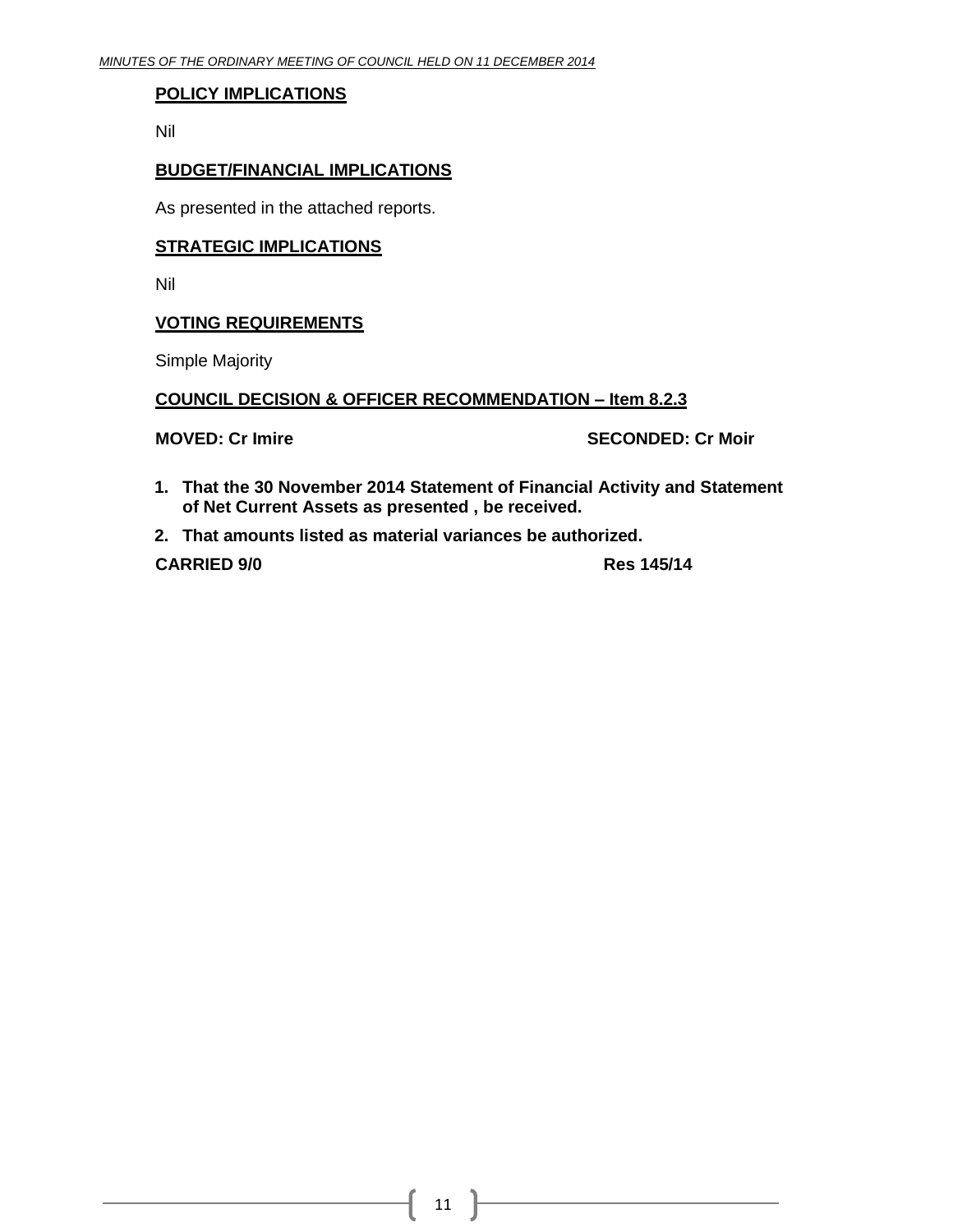### <span id="page-11-1"></span><span id="page-11-0"></span>**8.3 CHIEF EXECUTIVE OFFICER**

#### **8.3.1 Amended Outbuilding Policy – Endorse for Advertising**

| <b>Location:</b>                | Shire Boyup Brook                  |
|---------------------------------|------------------------------------|
| <b>Applicant:</b>               | N/A                                |
| File:                           |                                    |
| Disclosure of Officer Interest: | <b>None</b>                        |
| Date:                           | 4 December 2014                    |
| Author:                         | <b>Town Planner</b>                |
| <b>Authorizing Officer:</b>     | <b>Chief Executive Officer</b>     |
| <b>Attachments:</b>             | <b>Existing Outbuilding Policy</b> |
|                                 | Amended Outbuilding Policy         |

#### **SUMMARY**

Council's existing outbuilding policy sets maximum sizes to provide enough storage space incidental to a dwelling.

\_\_\_\_\_\_\_\_\_\_\_\_\_\_\_\_\_\_\_\_\_\_\_\_\_\_\_\_\_\_\_\_\_\_\_\_\_\_\_\_\_\_\_\_\_\_\_\_\_\_\_\_\_\_\_\_\_\_\_

Council is requested to endorse an amended outbuilding policy for advertising.

Amendments are proposed to provide additional outbuilding space to enable intensified uses such as light industry, stables, transport depot and rural industry.

#### **BACKGROUND**

In November 2014, Council approved an outbuilding in excess of the floor area limit set by their policy.

Council deemed that additional floor space was necessary to enable a proposed light industrial activity to occur.

Council sighted their policy to be inept and recommended a review to cater for intensified uses.

#### **COMMENT**

Council's outbuilding policy does not provide sufficient guidance for the development of outbuildings necessary to accommodate uses beyond domestic storage needs.

Amendments proposed include: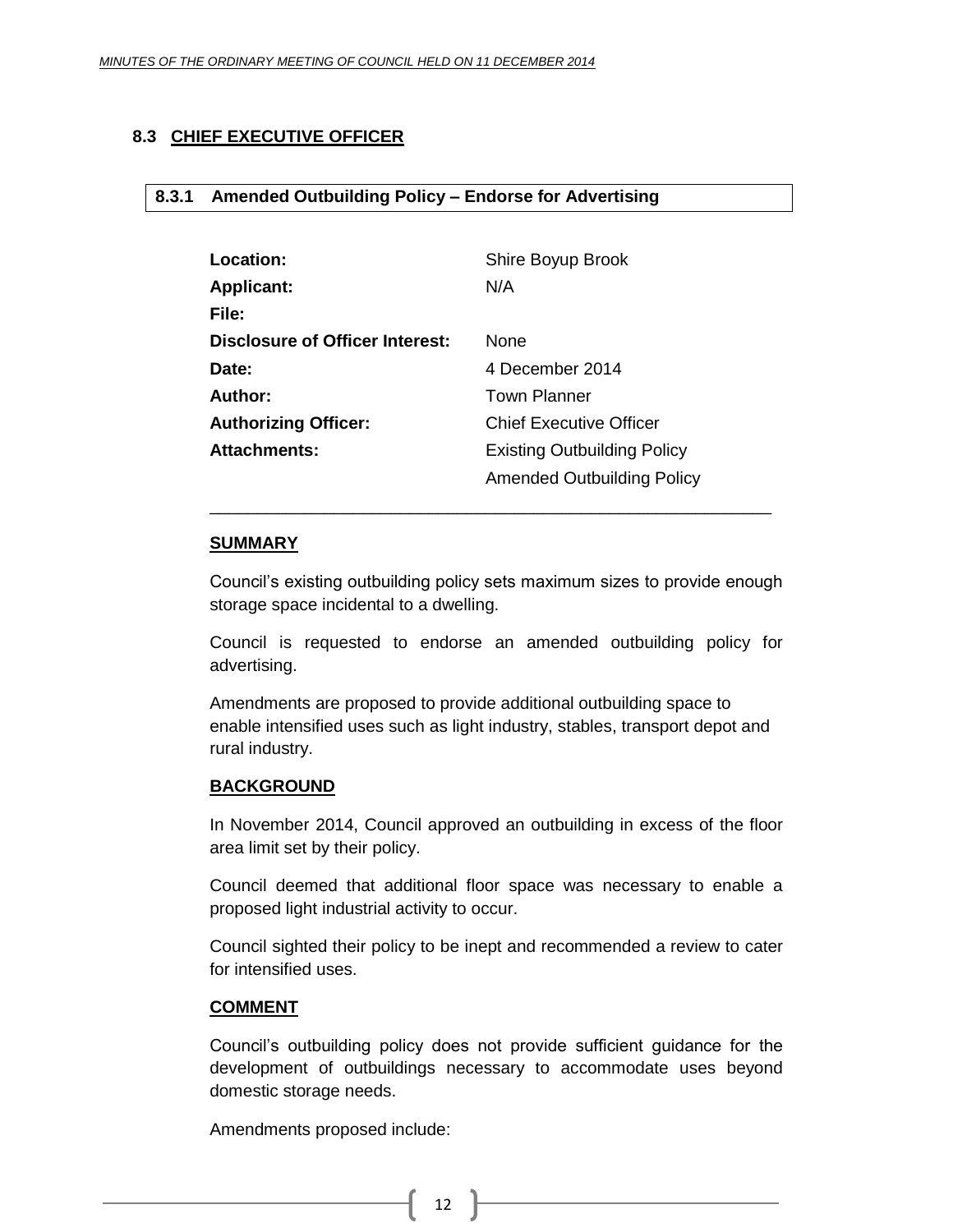- Consider outbuilding size relative to property size and land-use potential; and
- Consider protecting landscape characteristics and neighbour values.

#### **CONSULTATION**

If Council endorse the amended outbuilding policy for advertising, an advert is to be published once a week for two consecutive weeks in a local newspaper giving 21 days' notice.

At the close of advertising, the Council will be informed of any comments or recommendations.

#### **STATUTORY OBLIGATIONS**

A Policy shall not bind the Council in respect of any application for planning approval but the Council shall have due regard to the provisions of the Policy and the objectives which the Policy is designed to achieve before making its decision.

Any policy prepared shall be consistent with the Scheme and where any inconsistency arises the Scheme shall prevail.

The amended outbuilding policy is consistent with provisions of Scheme 2.

#### **POLICY IMPLICATIONS**

There are no policy implications relating to this item.

#### **BUDGET/FINANCIAL IMPLICATIONS**

There are no financial implications relating to this item.

#### **STRATEGIC IMPLICATIONS**

The current outbuilding policy does not provide suitable guidance.

The amended outbuilding policy seeks to provide guidance to accommodate development of outbuilding(s) in all zones considerate of land use potential.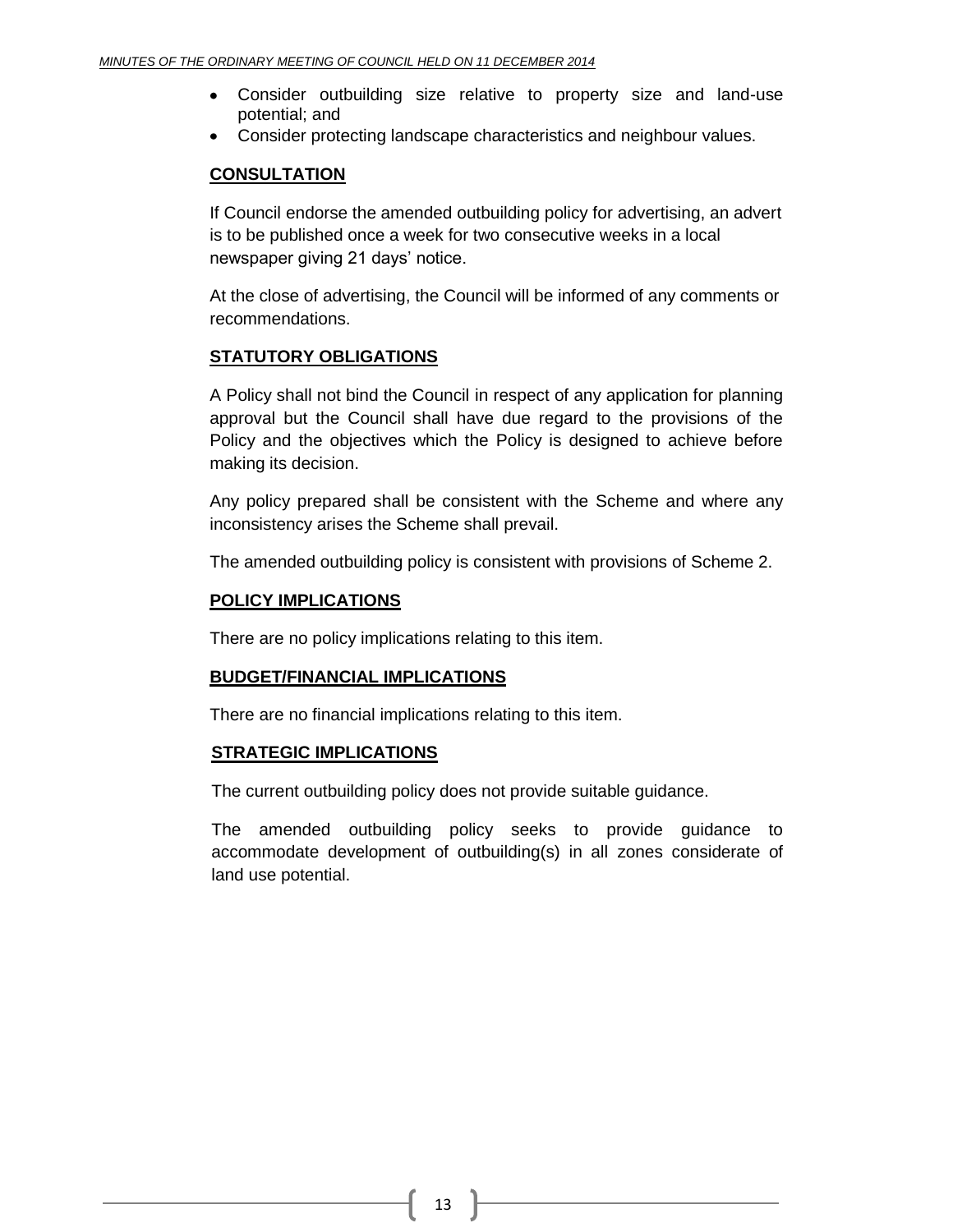#### **SUSTAINABILITY IMPLICATIONS**

#### **Environmental**

The amended policy seeks to maintain natural characteristics by enforcing the development of landscaping to screen outbuildings and the use of colours that blend with the surrounds (dark tones).

#### **Economic**

The amended policy enables the development of outbuildings to cater for intensified activities, which in-turn enhances the economy of the region.

**Social**

Larger outbuildings required to accommodate intensified uses on land that's also used for living, has the potential to lower the tone of an area and inherit conflict between neighbours.

The amended outbuilding policy highlights a need to locate outbuildings away from neighbouring dwellings, to incorporate landscaping and to use colours that blend with surrounds.

#### **VOTING REQUIREMENTS**

Simple majority

#### **COUNCIL DECISION & OFFICER RECOMMENDATION – ITEM 8.3.1**

**MOVED: Cr Moir SECONDED: Cr O'Hare**

**That Council agrees to endorse the amended P.04 outbuilding policy for advertising.**

**CARRIED 9/0 Res 146/14**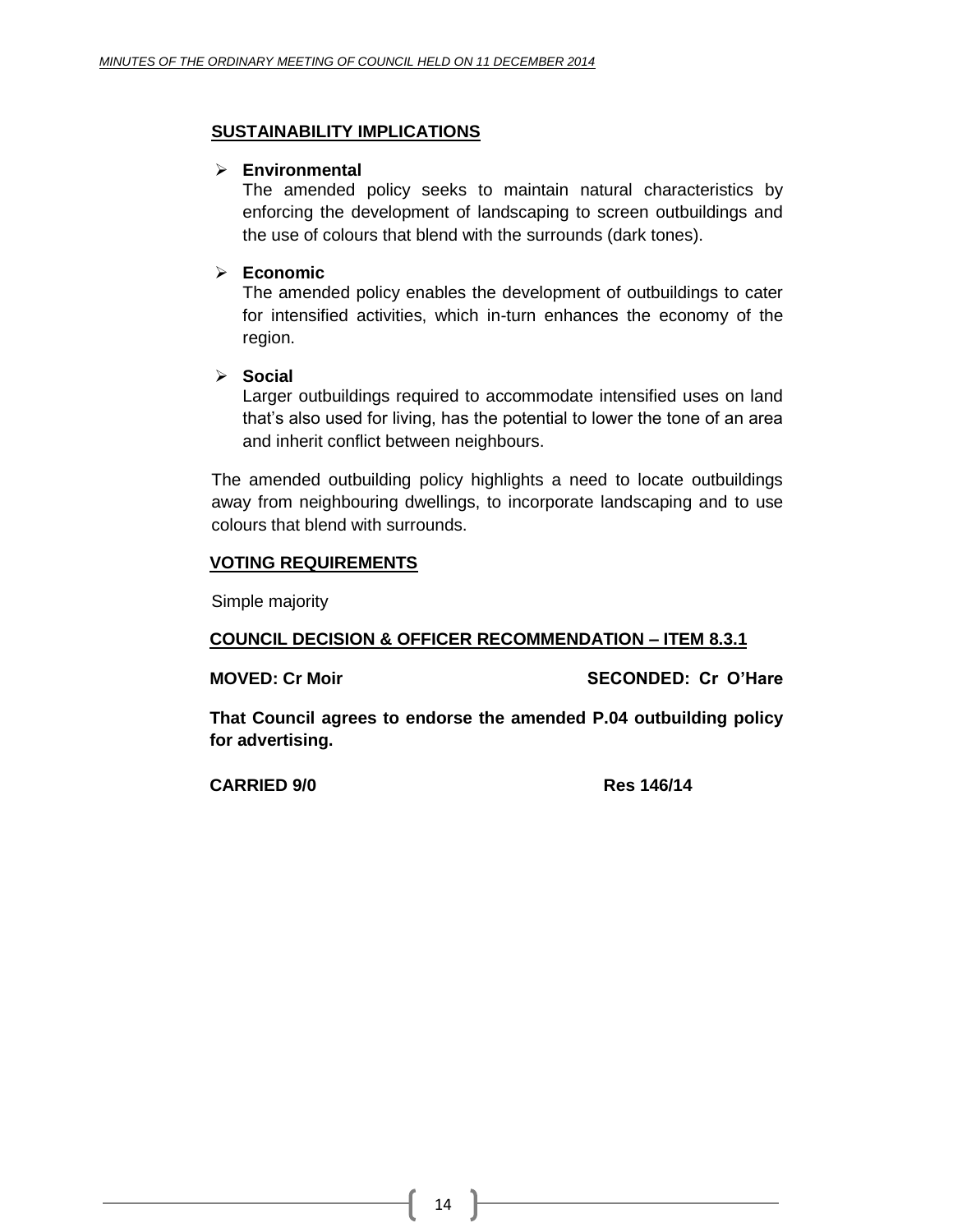**MOVED: Cr Blackburn SECONDED: Cr Oversby**

**That the Council adopts enbloc items 9.1.1 and 9.1.2.**

**CARRIED 9/0 Res 147/14**

#### <span id="page-14-0"></span>**9 COMMITTEE REPORTS**

<span id="page-14-1"></span>

| 9.1.1 Minutes of the South West Zone meeting |                 |
|----------------------------------------------|-----------------|
| Location:                                    | N/A             |
| <b>Applicant:</b>                            | N/A             |
| <b>File:</b>                                 |                 |
| <b>Disclosure of Officer Interest:</b>       | Nil             |
| Date:                                        | 4 December 2014 |
| Author:                                      | Alan Lamb - CEO |
| Attachments:                                 | Yes – Minutes   |
|                                              |                 |

*\_\_\_\_\_\_\_\_\_\_\_\_\_\_\_\_\_\_\_\_\_\_\_\_\_\_\_\_\_\_\_\_\_\_\_\_\_\_\_\_\_\_\_\_\_\_\_\_\_\_\_\_\_\_\_\_\_\_\_*

#### **BACKGROUND**

The South West Zone meeting was held on 21<sup>st</sup> November 2014.

Minutes of the meeting are laid on the table and circulated.

#### **OFFICER RECOMMENDATION – Item 9.1.1**

#### **That the minutes of the South West Zone meeting be received.**

#### <span id="page-14-2"></span>**9.1.2 Minutes of the Audit and Finance Committee**

| Location:                       | Shire of Boyup Brook |
|---------------------------------|----------------------|
| <b>Applicant:</b>               | N/A                  |
| File:                           |                      |
| Disclosure of Officer Interest: | Nil                  |
| Date:                           | 5 December 2014      |
| Author:                         | Alan I amb - CFO     |
| Attachments:                    | Yes – Minutes        |

#### **BACKGROUND**

The Audit and Finance Committee meeting was held on  $24<sup>th</sup>$  July 2014, 31 $<sup>st</sup>$ </sup> July 2014 and  $20<sup>th</sup>$  November 2014.

*\_\_\_\_\_\_\_\_\_\_\_\_\_\_\_\_\_\_\_\_\_\_\_\_\_\_\_\_\_\_\_\_\_\_\_\_\_\_\_\_\_\_\_\_\_\_\_\_\_\_\_\_\_\_\_\_\_\_\_\_*

Minutes of the meeting are laid on the table and circulated.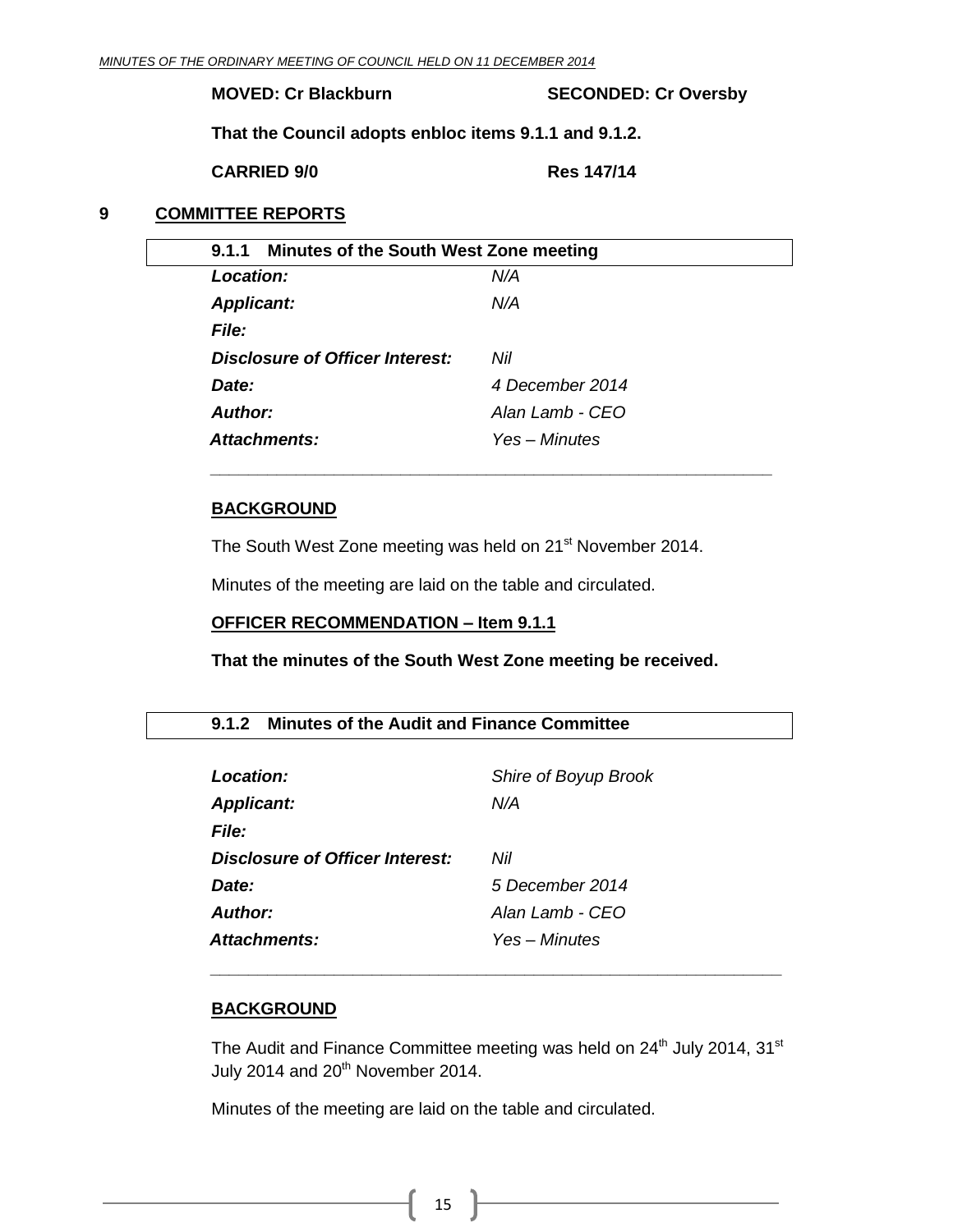#### **OFFICER RECOMMENDATION – Item 9.1.2**

That the minutes of the Audit and Finance Committee be received.

#### <span id="page-15-0"></span>**10 MOTIONS OF WHICH PREVIOUS NOTICE HAS BEEN GIVEN** Nil

#### <span id="page-15-1"></span>**11 URGENT BUSINESS BY APPROVAL OF THE PRESIDENT OR A MAJORITY OF COUNCILLORS PRESENT**

The President noted the following late item to the meeting and, without dissent, agreed to deal with it.

#### <span id="page-15-2"></span>**11.1.1Caretakers House – House Number 66 - Lot 72 Abel Street Boyup Brook**

| Location:                      | Lot 72 Abel Street, Boyup Brook             |
|--------------------------------|---------------------------------------------|
| <b>Applicant:</b>              | <b>Peter Sanderson</b>                      |
| <b>File:</b>                   | AS 220                                      |
| <b>Disclosure of Interest:</b> | Nil                                         |
| Date:                          | 8th December 2014                           |
| <b>Author</b>                  | Angela Hales - Environmental Health Officer |
|                                | A Nicoll - Town Planner                     |
| <b>Authorizing Officer:</b>    | Alan Lamb - CEO                             |
| <b>Attachments:</b>            | Letter of Application                       |
|                                | Site/Floor Plan                             |

#### **SUMMARY**

Council is requested to conditionally approve an application to use an existing building at Lot 72 Abel Street as a 'Caretakers House'.

\_\_\_\_\_\_\_\_\_\_\_\_\_\_\_\_\_\_\_\_\_\_\_\_\_\_\_\_\_\_\_\_\_\_\_\_\_\_\_\_\_\_\_\_\_\_\_\_\_\_\_\_\_\_\_\_\_\_\_\_

Caretaking is proposed for an existing, on-site 'Shop' and 'Restaurant'.

#### **BACKGROUND**

The Shire of Boyup Brook received an application to use a portion of an existing building at Lot 72 Abel Street as a 'Caretakers House'.

The subject property is currently licensed as a food business under the *Food Act 2008*, and complies as such.

#### **COMMENT**

Lot 72 Abel Street is zoned 'Commercial' in Scheme 2.

A 'Caretakers House' in the 'Commercial' zone is to be incidental to the predominant use of the land.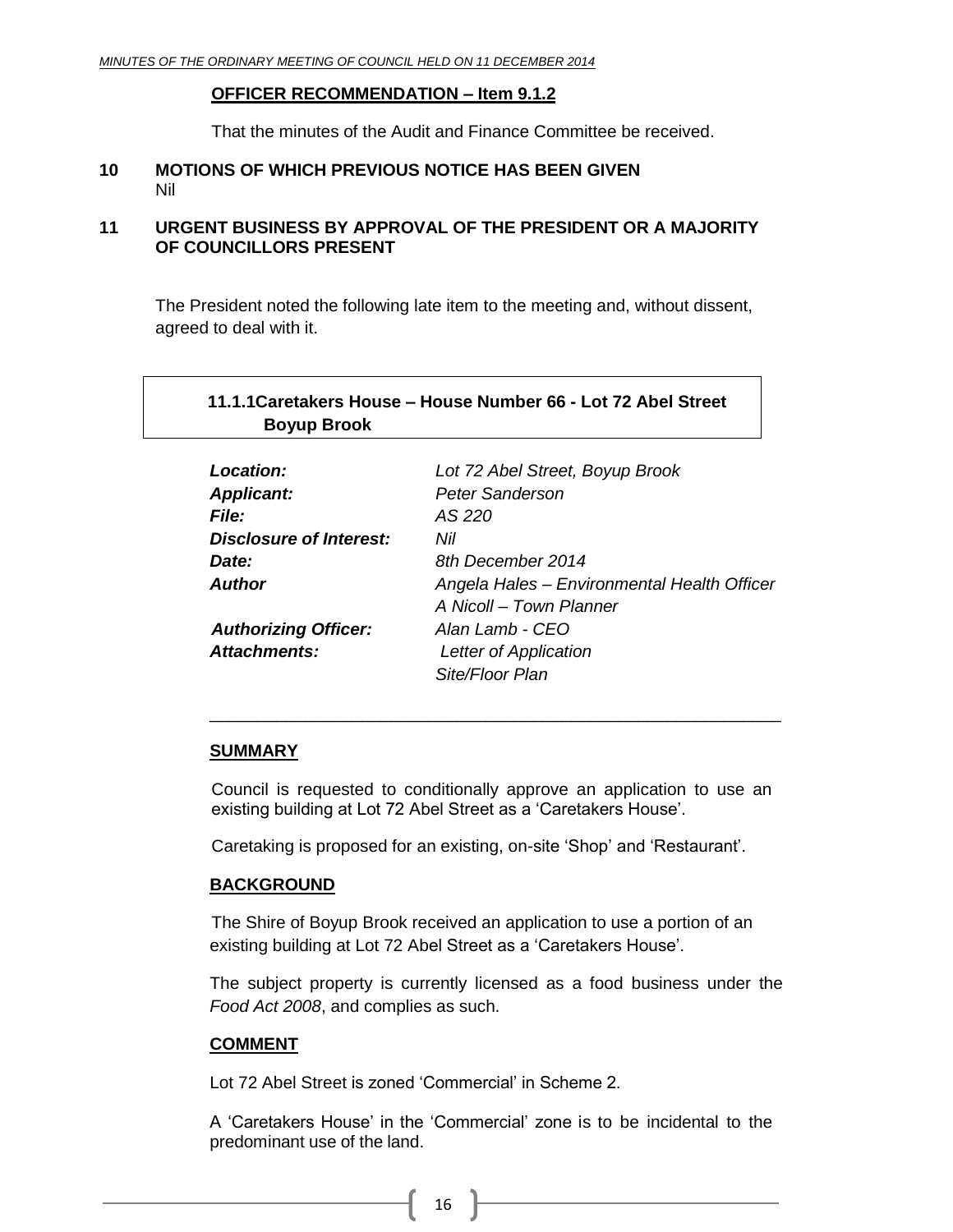A 'Restaurant' and a 'Shop' are existing predominant uses at Lot 72 Abel Street.

A 'Caretakers House' means a building or part of a building used as a residence by the proprietor or manager of an industry, business, office or recreation area carried on or existing on the same site.

The proposed 'Caretakers House' is intended to be used by a manager of the existing predominant uses.

The proposed 'Caretakers House' requires exclusive access to bathroom and toilet facilities. An additional toilet is required in order for this requirement to be met. The applicant has been made aware of this necessity and has given in-principle commitment to fulfill the requirement.

The application presented complies with the Scheme 2 definition for 'Caretakers House' and standards set by the Scheme's zoning table.

It is recommended that Council conditionally approve the application for 'Caretakers House'.

#### **CONSULTATION**

Nil

#### **STATUTORY OBLIGATIONS**

Shire of Boyup Brook Town Planning Scheme No 2.

#### **POLICY IMPLICATIONS**

Nil

#### **BUDGET/FINANCIAL IMPLICATIONS**

Nil

#### **STRATEGIC IMPLICATIONS**

Nil

#### **SUSTAINABILITY IMPLICATIONS**

#### **Environmental**

The 'Caretakers House' will need to be brought into compliance with building and environmental standards deemed necessary on application for building and environmental health approval.

#### **Economic**

Sustainability of the existing shop and restaurant uses may rely on approval to utilize a portion of the building as a 'Caretakers House'.

#### **Social**

Mixed uses involving a combination of commercial and residential, help to lower crime and inherit a more socially interactive environment.